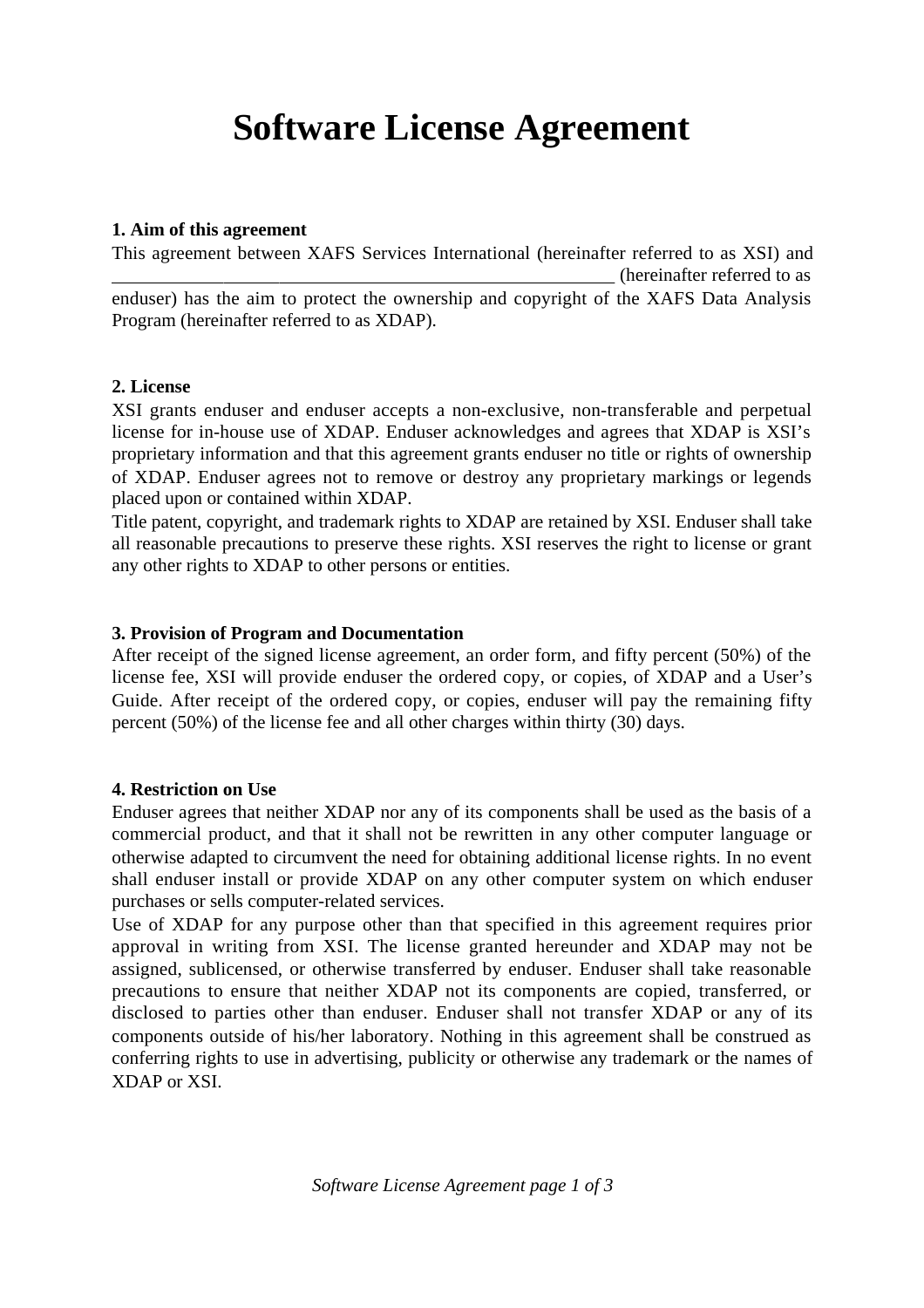# **5. Acknowledgement**

In all publications and reports which use results generated with XDAP enduser shall refer to XDAP by this name and cite the following literature reference:

*M. Vaarkamp, J.C. Linders and D.C. Koningsberger, Physica B 208&209 (1995) 159-160*

This citation may be updated by XSI through written notification.

# **6. Warranty**

XSI warrants the physical diskette(s), hardware key, and physical documentation provided to be free of defects in materials and workmanship for a period of sixty days from the date of delivery. If XSI receives notification within the warranty period of defects in materials or workmanship, and such notification is determined by XSI to be correct, XSI will replace the defective diskette(s), hardware key, or documentation.

The entire and exclusive liability and remedy for breach of this Limited Warranty shall be limited to replacement of defective diskette(s), hardware key, or documentation and shall not include or extend to any claim for or right to recover any other damages, including but not limited to, loss of profit, data or use of the software, or special, incidental, or consequential damages or other similar claims, even if XSI has been specifically advised of the possibility of such damages. In no event will XSI's liability for any damages to enduser or any other person ever exceed the lower of suggested list price or actual price paid for the license to use the software, regardless of any form of the claim.

XSI SPECIFICALLY DISCLAIMS ALL OTHER WARRANTIES, EXPRESS OR IMPLIED, INCLUDING, BUT NOT LIMITED TO, ANY IMPLIED WARRANTY OF MERCHANTABILITY AND/OR FITNESS FOR A PARTICULAR PURPOSE. Enduser agrees to accept XDAP "as is" and it is understood that XSI is not obligated to provide maintenance, improvements, debugging or support of any kind.

# **7. Limitation of Liability**

XSI shall not be liable for any direct, indirect, special, incidental, or consequential damages suffered by enduser or any other parties from the use of XDAP. Enduser agrees to indemnify XSI for liability resulting from the use of XDAP by enduser. Enduser and XSI each agree to hold the other harmless for their own negligence.

# **8. Termination**

Enduser and XSI may mutually agree to terminate this agreement at any time for any reason. In the event XSI believes enduser has violated any of the terms of this agreement, XSI will inform enduser in writing of the possible violation and enduser will have thirty (30) days from the date of such notification to provide explanation or remedy satisfactory to XSI. enduser agrees that if satisfactory remedy or explanation is not provided, XSI may immediately terminate this agreement. Upon termination of this agreement, enduser agrees to return or destroy all copies of XDAP within thirty (30) days and confirm destruction in writing.

*Software License Agreement page 2 of 3*